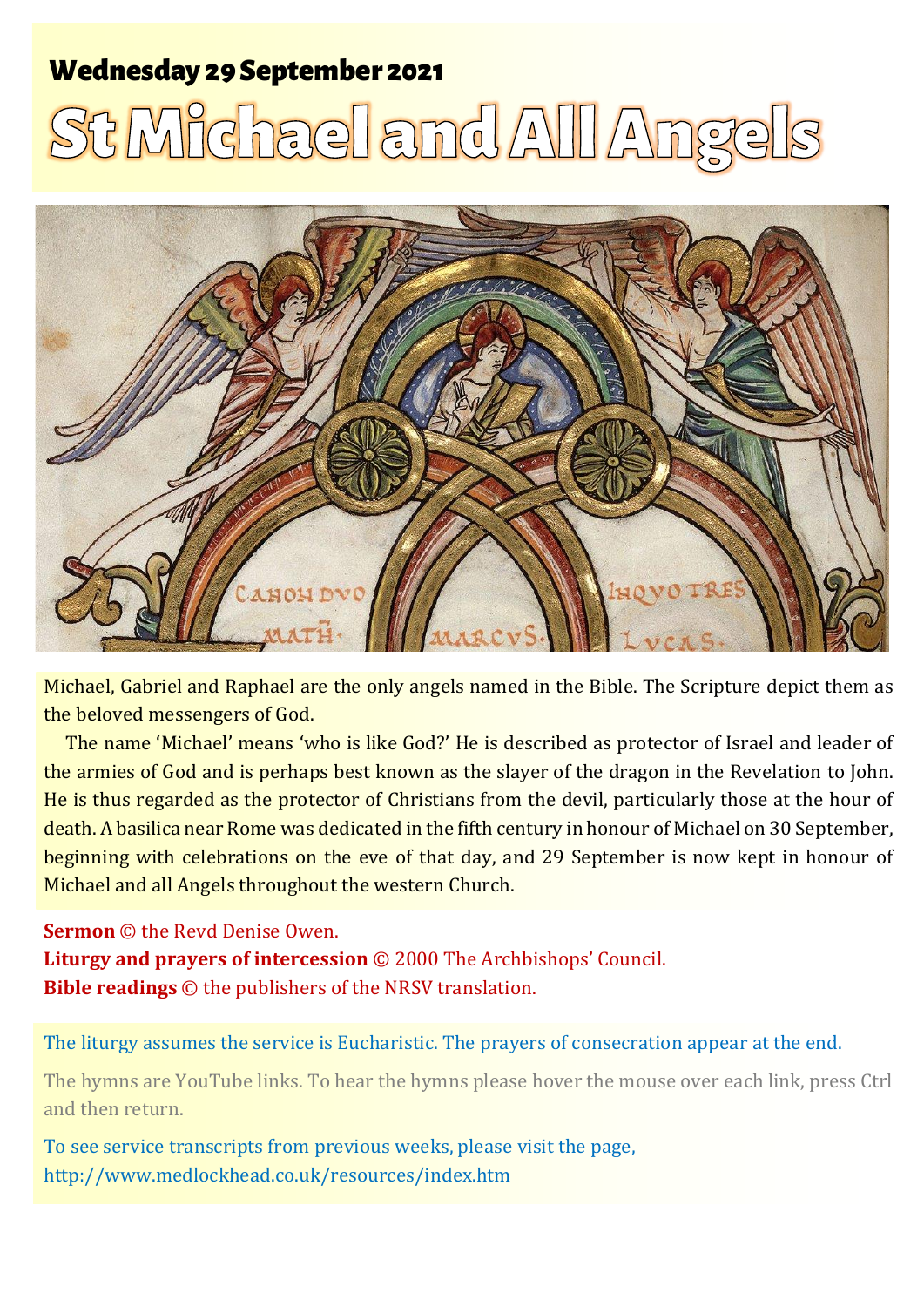# **Introduction and welcome**

HYMN 1 **[Angel voices ever singing](https://www.youtube.com/watch?v=nig-VqlyGzA)** (please click on this link to hear the hymn)

# **The Welcome**

In the name of the Father, and of the Son, and of the Holy Spirit

All **Amen.**

The Lord be with you

All **And also with you.**

# **The Preparation**

All **Almighty God,**

**to whom all hearts are open, all desires known, and from whom no secrets are hidden: cleanse the thoughts of our hearts by the inspiration of your Holy Spirit, that we may perfectly love you, and worthily magnify your holy name; through Christ our Lord. Amen.**

Our Lord Jesus Christ said:

The first commandment is this: 'Hear, O Israel, the Lord our God is the only Lord. You shall love the Lord your God with all your heart, with all your soul, with all your mind, and with all your strength.'

And the second is this: 'Love your neighbour as yourself.' There is no other commandment greater than these. On these two commandments hang all the law and the prophets.

# All **Amen. Lord, have mercy.**

We have come to Mount Zion, the city of the living God, the heavenly Jerusalem, to myriads of angels, to God, the judge of all, and to Jesus the mediator of a new covenant.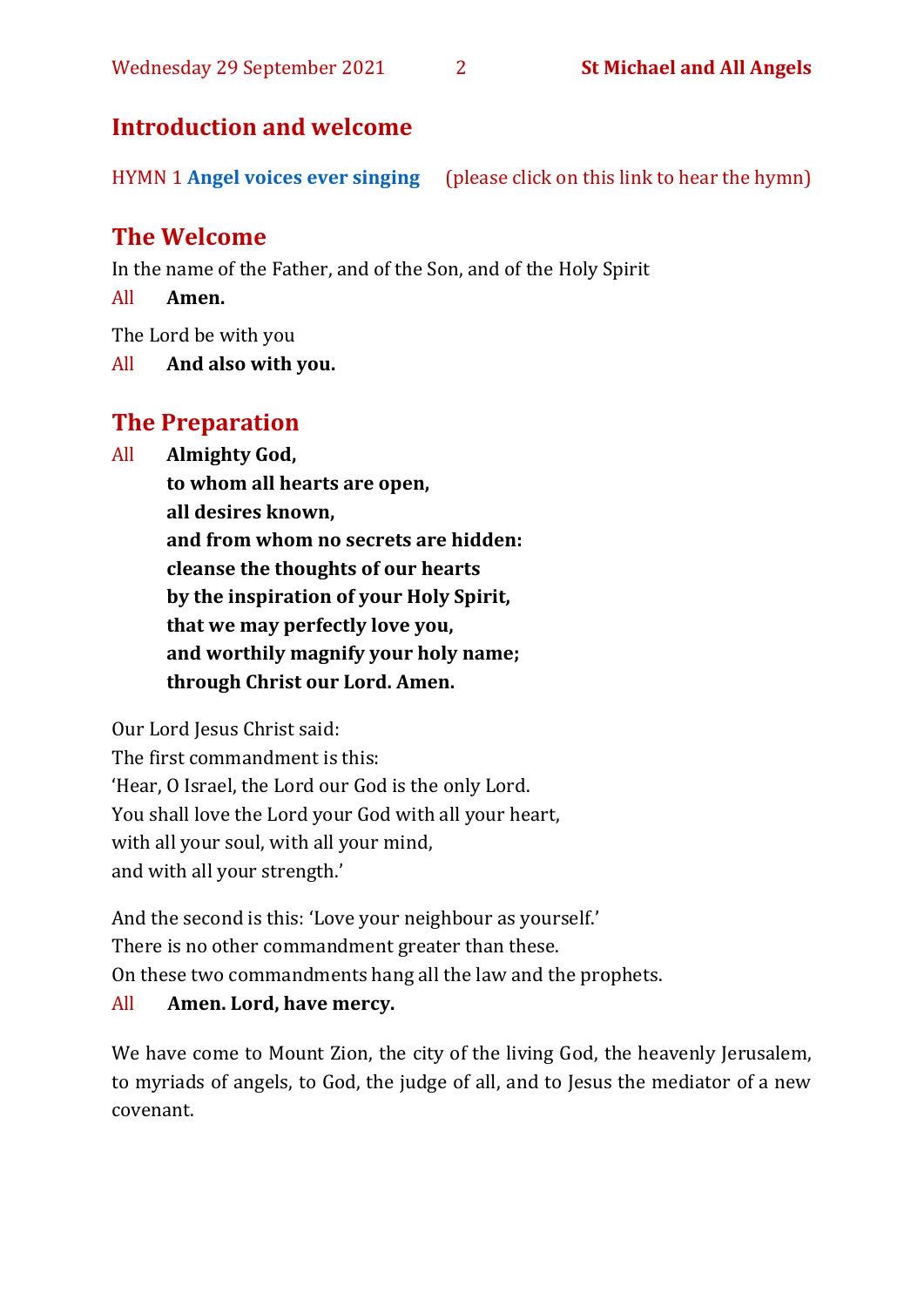All **Almighty God, our heavenly Father, we have sinned against you and against our neighbour in thought and word and deed, through negligence, through weakness, through our own deliberate fault. We are truly sorry and repent of all our sins. For the sake of your Son Jesus Christ, who died for us, forgive us all that is past and grant that we may serve you in newness of life to the glory of your name. Amen.**

Almighty God,

who forgives all who truly repent, have mercy upon you, pardon and deliver you from all your sins, confirm and strengthen you in all goodness, and keep you in life eternal; through Jesus Christ our Lord. All **Amen.**

# **The Gloria**

This Gloria is sung to the tune of 'Cwm Rhondda'. Click **[here](https://www.youtube.com/watch?v=l71MLQ22dIk)** for the tune.

All **Glory be to God in Heaven, Songs of joy and peace we bring, Thankful hearts and voices raising, To creation's Lord we sing. Lord we thank you, Lord we praise you, Glory be to God our King: Glory be to God our King. Lamb of God, who on our shoulders, Bore the load of this world's sin; Only Son of God the Father, You have brought us peace within. Lord, have mercy, Christ have mercy,**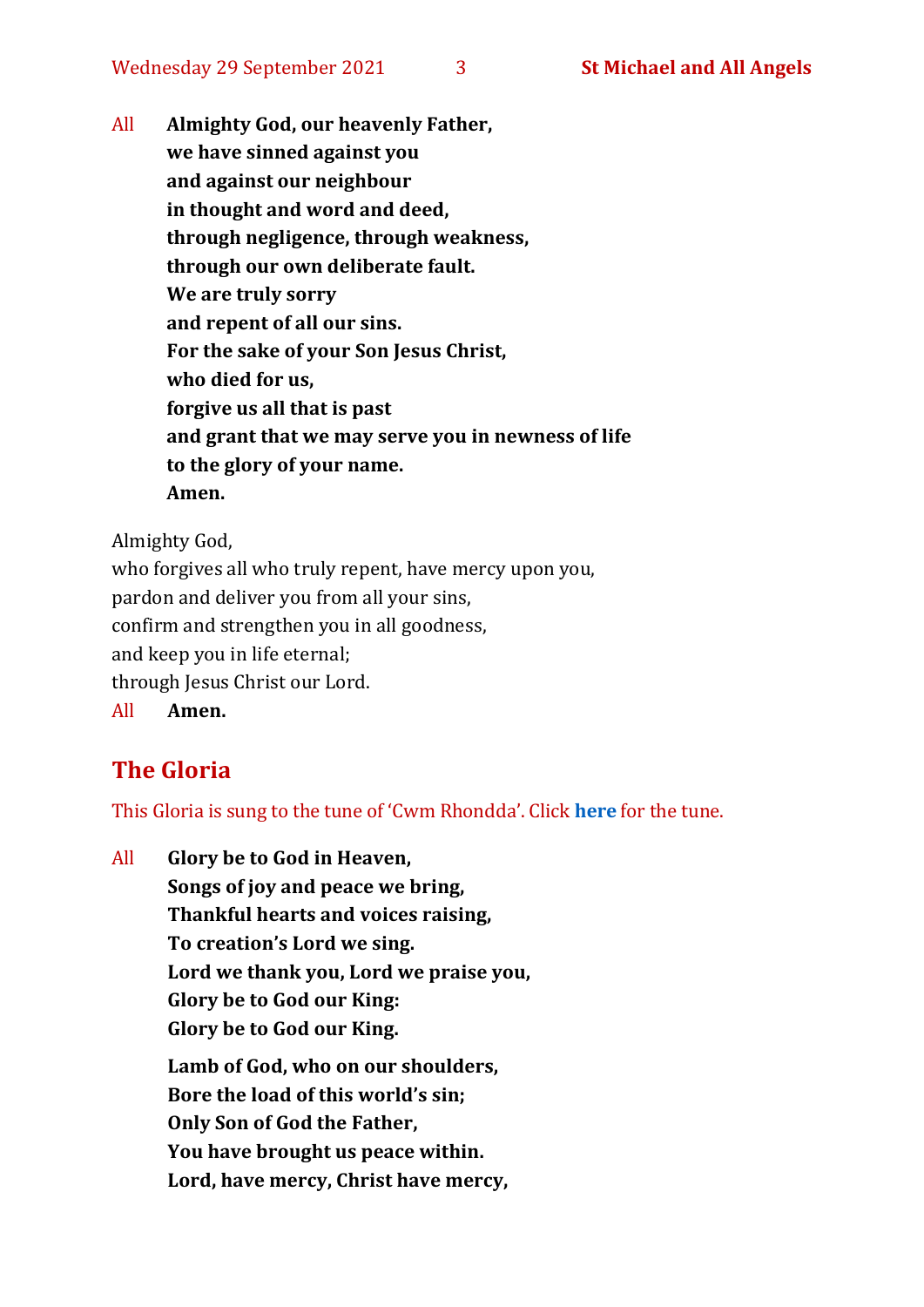**Now your glorious reign begin: Now your glorious reign begin.**

**You O Son of God are Holy, You we praise with one accord. None in heav'n or earth is like you, Only you are Christ the Lord. With the Father and the Spirit, Ever worshipped and adored: Ever worshipped and adored.**

# **The Collect for St Michael and all Angels**

Everlasting God,

you have ordained and constituted the ministries of angels and mortals in a wonderful order: grant that as your holy angels always serve you in heaven, so, at your command, they may help and defend us on earth; through Jesus Christ your Son our Lord, who is alive and reigns with you, in the unity of the Holy Spirit, one God, now and for ever.

All **Amen.**

# **First reading**

A reading from the first book of Moses called Genesis

Jacob left Beer-sheba and went toward Haran. He came to a certain place and stayed there for the night, because the sun had set. Taking one of the stones of the place, he put it under his head and lay down in that place. And he dreamed that there was a ladder set up on the earth, the top of it reaching to heaven; and the angels of God were ascending and descending on it. And the Lord stood beside him and said, 'I am the Lord, the God of Abraham your father and the God of Isaac; the land on which you lie I will give to you and to your offspring; and your offspring shall be like the dust of the earth, and you shall spread abroad to the west and to the east and to the north and to the south; and all the families of the earth shall be blessed in you and in your offspring. Know that I am with you and will keep you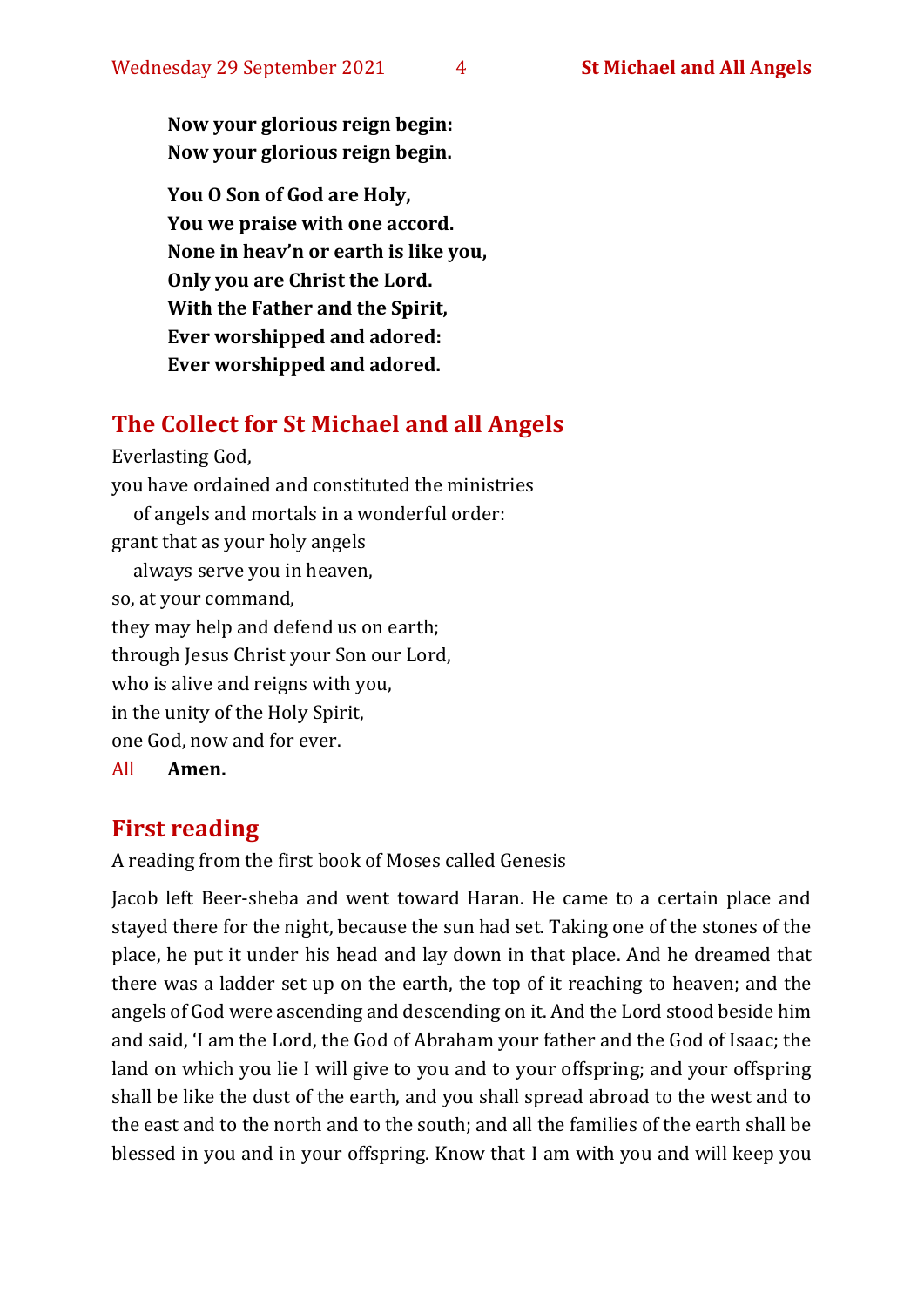wherever you go, and will bring you back to this land; for I will not leave you until I have done what I have promised you.'

Then Jacob woke from his sleep and said, 'Surely the Lord is in this place—and I did not know it!' And he was afraid, and said, 'How awesome is this place! This is none other than the house of God, and this is the gate of heaven.' *Genesis 28:10–17*

This is the Word of the Lord

All **Thanks be to God.**

#### **Second reading**

A reading from the Revelation of St John the Divine

War broke out in heaven; Michael and his angels fought against the dragon. The dragon and his angels fought back, but they were defeated, and there was no longer any place for them in heaven. The great dragon was thrown down, that ancient serpent, who is called the Devil and Satan, the deceiver of the whole world—he was thrown down to the earth, and his angels were thrown down with him.

Then I heard a loud voice in heaven, proclaiming, 'Now have come the salvation and the power and the kingdom of our God and the authority of his Messiah, for the accuser of our comrades has been thrown down, who accuses them day and night before our God. But they have conquered him by the blood of the Lamb and by the word of their testimony, for they did not cling to life even in the face of death. Rejoice then, you heavens and those who dwell in them! But woe to the earth and the sea, for the devil has come down to you with great wrath, because he knows that his time is short!' *Revelation 12:7–12*

This is the Word of the Lord

All **Thanks be to God.**

#### HYMN 2 **[Majesty, worship His majesty](https://www.youtube.com/watch?v=BcbCAq_A7to)** (click on this link to hear the hymn)

# **Gospel reading**

Hear the Gospel of our Lord Jesus Christ according to John

#### All **Glory to you O Lord.**

When Jesus saw Nathanael coming toward him, he said of him, 'Here is truly an Israelite in whom there is no deceit!' Nathanael asked him, 'Where did you get to know me?' Jesus answered, 'I saw you under the fig tree before Philip called you.' Nathanael replied, 'Rabbi, you are the Son of God! You are the King of Israel!' Jesus answered, 'Do you believe because I told you that I saw you under the fig tree? You will see greater things than these.' And he said to him, 'Very truly, I tell you, you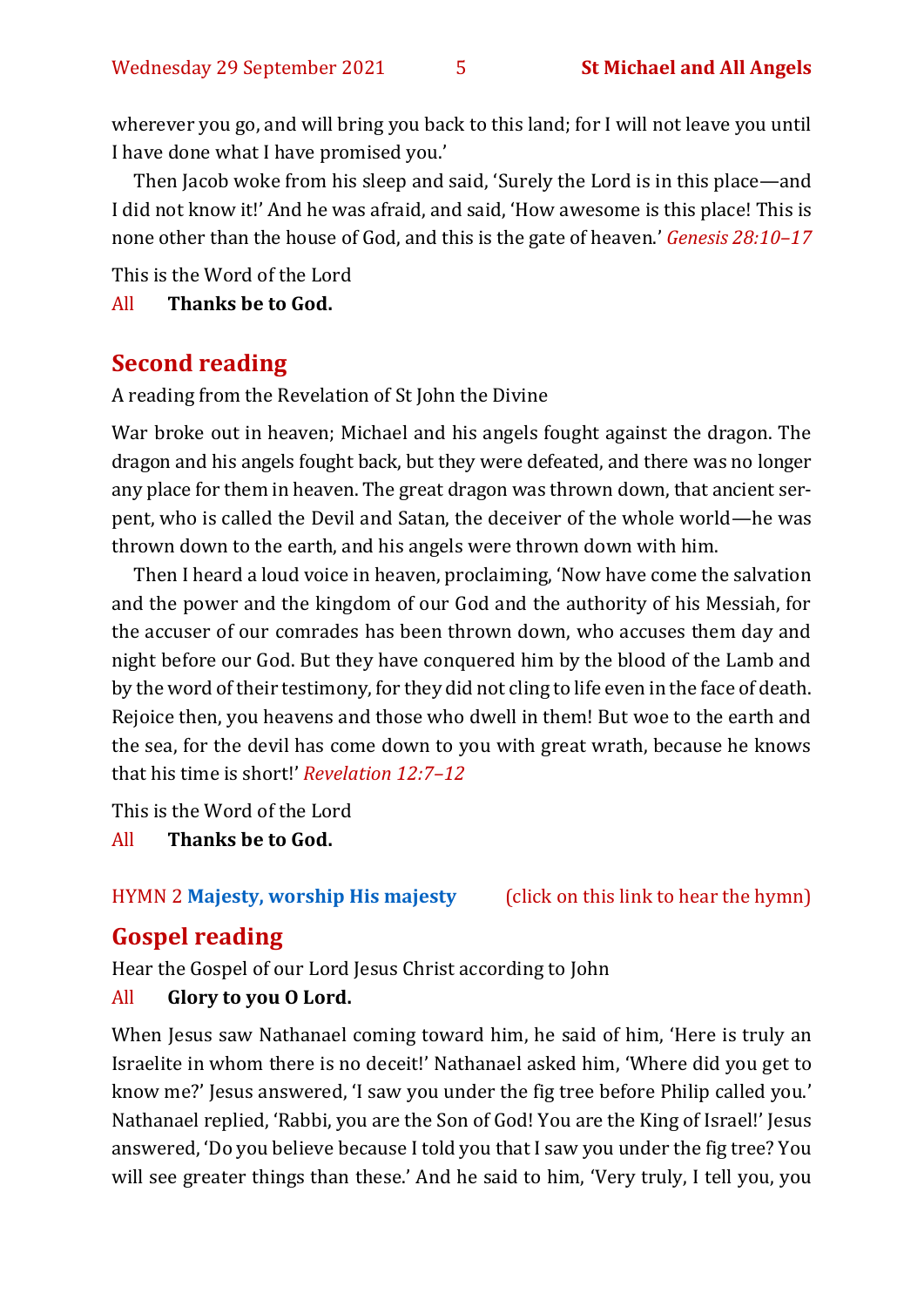will see heaven opened and the angels of God ascending and descending upon the Son of Man.' *John 1:47–51*

This is the Gospel of the Lord

All **Praise to you O Christ.** 

#### **Sermon**

In the name of the Father and of the Son and of the Holy Spirit. Amen

Have you ever seen those 'Guardian Angels' you can buy in some shops? They often come attached to a card with a comforting message assuring the reader that a guardian angel watches over them. You can also buy guardian angels as earrings or as part of a bracelet. A friend of mine gave me a very small angel made of crystal a few years ago. It has a little piece of wire coming from the top of its head so I can hang it up. It now dangles from one of my bookshelves, and offers an irresistible opportunity for my cat, Larry, to try to knock it to the floor. I understand why people would want to offer a 'guardian angel' to a friend; what could be more comforting in times of trouble than to think we have a special angel who looks after us and is with us whenever we are in need. The little angels are a symbol that there is an invisible being close by and keeping watch.

As Christians, we should acknowledge that there is in fact an invisible being close by and keeping watch, not an angel, of course, but God God's self. More than that, the Spirit of God is not just close by and keeping watch, but is in us and with us, guiding us and empowering us. Perhaps not such a pretty image as a guardian angel made of crystal, but surely more powerful and more true. Also, more challenging, because although God does comfort and reassure, God also judges, and expects us to reflect, and expects us to repent. I'm not sure the 'Guardian Angel' type figures you find in card shops would have the same demanding expectations.

On this Feast Day of Michael and All Angels it's worth considering the role that angels actually fulfil in the biblical narrative. Look again at today's readings. Jacob dreams of the angels tirelessly descending and ascending the ladder between earth and heaven. Are they moving up and down in this way for humankind or for God? It is perhaps a visual representation of the closeness of God to humankind. The angels descending and ascending in this way, and it seems ceaselessly ascending and descending, is an image of the care and closeness and ceaseless compassion and mercy of God for God's people. This is also referred to in the reading from John's Gospel; what is currently real but invisible, will one day be real and visible.

Visual images are important to us as Christians; crosses, candles, stained glass windows, icons, I'm sure you can name many more, and all have their part to play in helping us to understand how God has acted and continues to act and intervene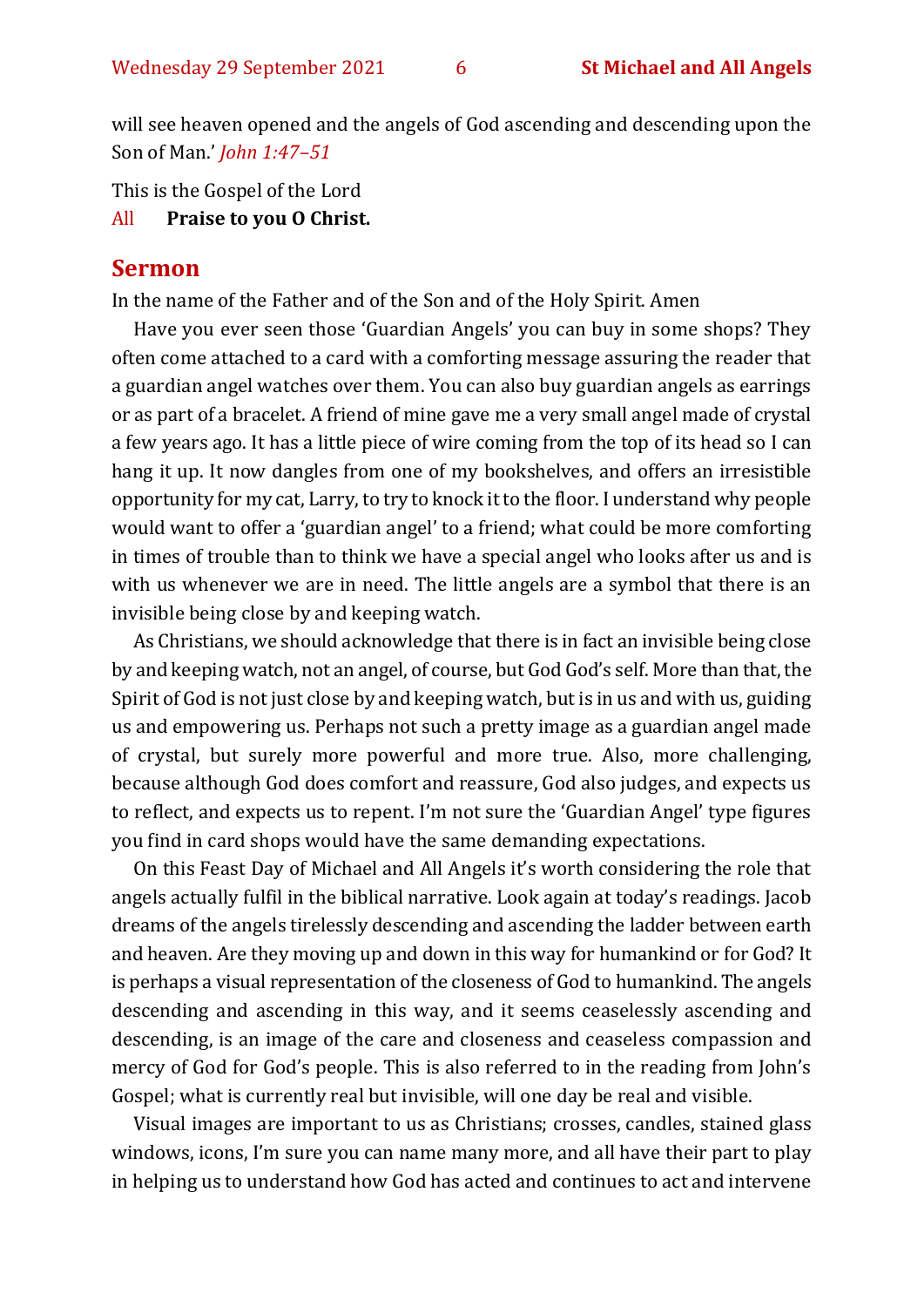in the world. How many Christmas cards have we received depicting the choir of angels rejoicing at the birth of Christ? One of those rare moments when heaven is opened up so that people on earth can see and know the joy of heaven.

We may even sometimes see images of the Archangel Michael after his defeat of the dragon that we read in the passage from Revelation. I'm thinking of the statue on the side of Coventry Cathedral by Jacob Epstein, in which Michael stands in triumph over the defeated devil. This angel is definitely not made of crystal, and does not come with a comforting verse or two. This is an angel that we can imagine being involved in a war against the forces of evil, again not the kind of comforting angels we hang from Christmas trees or have as jewellery.

The angels we celebrate in today's feast are active and busy doing God's work, fighting for good against evil and showing humankind the goodness and righteousness of God. They are not the kind of angels I described at the beginning, which are more akin to fairy folk than messengers of God.

Angels are God's messengers and the message they bring today in our readings is challenging. 'The Lord is in this place—and I did not know it!' says Jacob. A challenge for us, perhaps, to forgo the 'Guardian Angel' image of an unseen being, and know that it is God who is with us now and always.

'Michael and his angels fought the dragon.' Another challenge for us perhaps, to resist the many temptations of the world that lead us away from God.

'Very truly, I tell you, you will see heaven opened and the angels of God ascending and descending upon the Son of Man.' And finally, a challenge for us to remember that Jesus the Christ is now seated in glory, as King of creation, the creation that includes all of humankind, the animal kingdom and created order and of course, the angels in heaven. Amen

#### **The Creed**

Do you believe and trust in God the Father, the source of all being and life, the one for whom we exist?

#### All **We believe and trust in him.**

Do you believe and trust in God the Son, who took our human nature, died for us and rose again?

#### All **We believe and trust in him.**

Do you believe and trust in God the Holy Spirit, who gives life to the people of God and makes Christ known in the world?

All **We believe and trust in him.**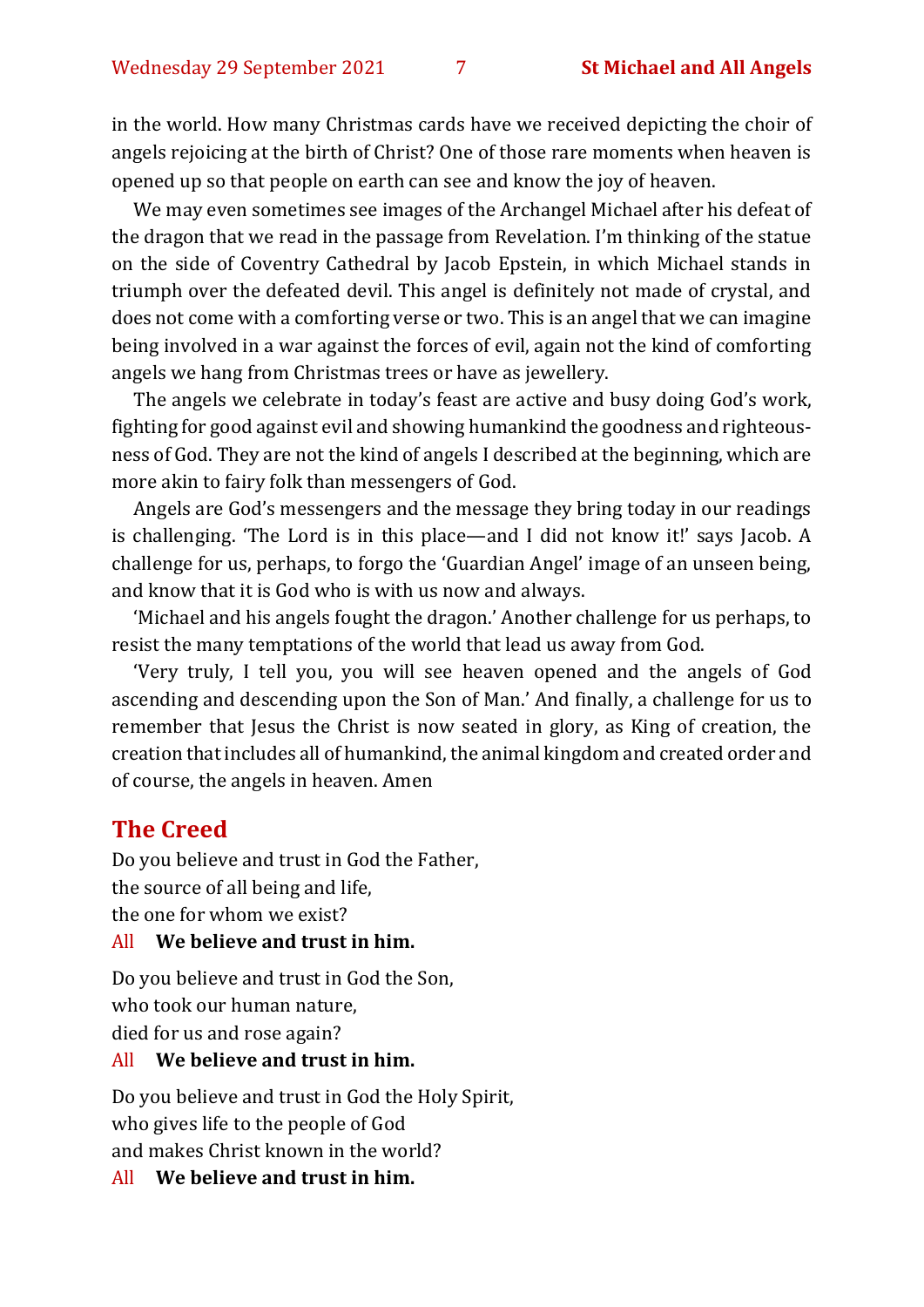This is the faith of the Church.

All **This is our faith. We believe and trust in one God, Father, Son and Holy Spirit. Amen.**

# **Prayers of intercession**

In the power of the Spirit, and in union with Christ, let us pray to the Father.

Father in heaven,

by his blood your Christ has ransomed us to you, and has made us a kingdom and priests to you our God. As the angels minister to you in heaven, strengthen your Church to serve you here on earth. Lord, hear us,

#### **All Lord, graciously hear us.**

Father in heaven,

when the angels greeted the birth of your Son they sang for joy 'Glory to God and peace on earth'. Bless with Christ's peace the nations of the world. Lord, hear us,

#### **All Lord, graciously hear us.**

Father in heaven,

your Son has promised to your children

Protect by your mercy our neighbours, families and friends.

Lord, hear us,

# **All Lord, graciously hear us.**

Father in heaven,

you give your angels charge over those who trust in you

to guard them in all their ways.

Be with those in trouble…,

rescue them and show them your salvation.

Lord, hear us,

# **All Lord, graciously hear us.**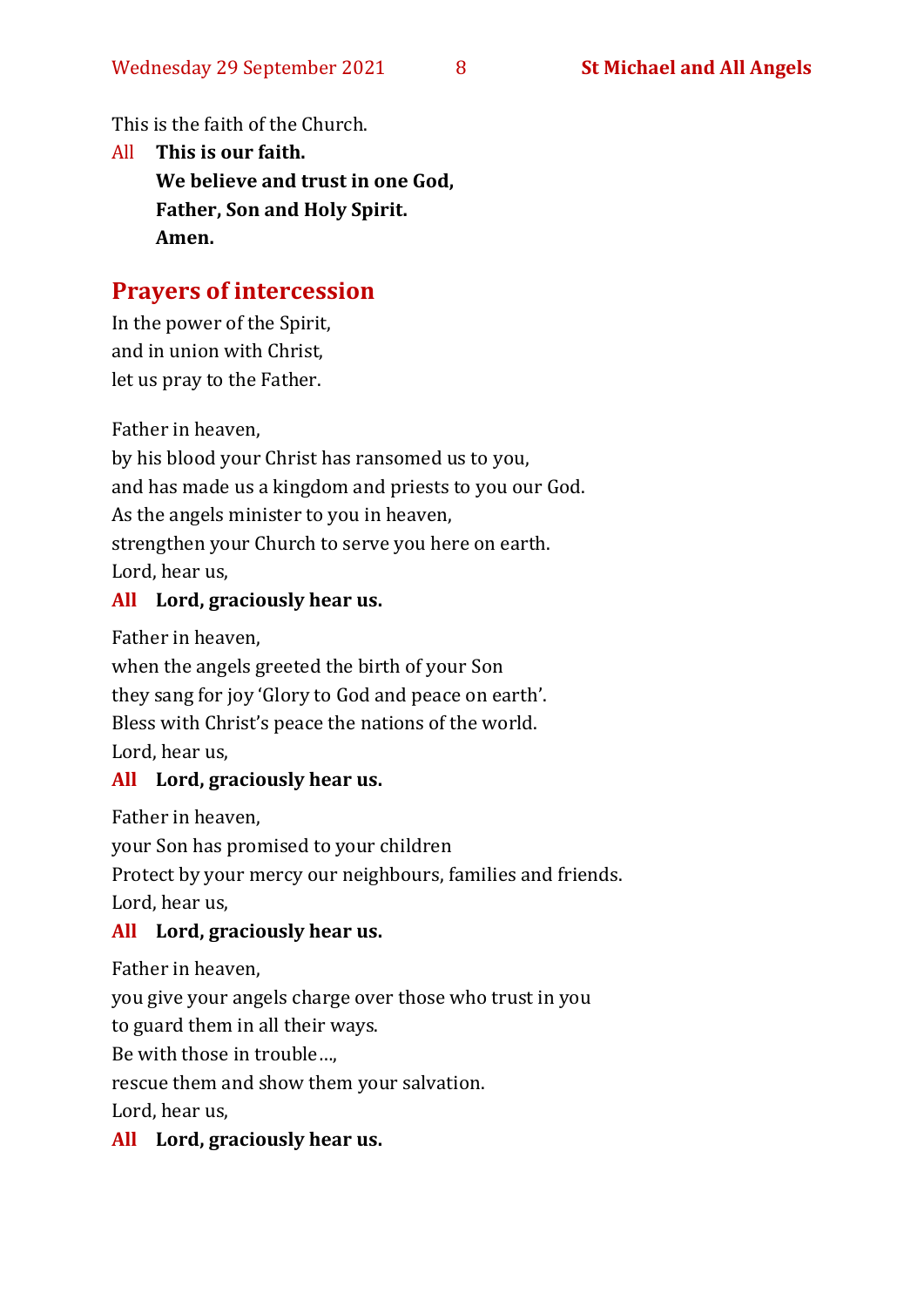Father in heaven,

your angel declares 'Blessed are the dead who die in the Lord.'

'Blessed indeed,' says the Spirit,

'for they may rest from their labours,

for they take with them the record of their deeds.'

Enfold in your love [… and] all who come in faith

to your judgement seat in heaven.

Lord, hear us,

# **All Lord, graciously hear us.**

Father in heaven,

the angels sing by day and night around your throne: 'Holy, holy, holy is the Lord God almighty.' With Michael, prince of the angels, who contends by our side, with Gabriel, your herald, who brings glad tidings, with Raphael, the protector, who ministers your healing, and with the whole company of heaven, we worship you, we give you glory, we sing your praise and exalt you for ever.

All **Amen.**

Merciful Father,

All **accept these prayers for the sake of your Son, our Saviour Jesus Christ. Amen.**

# **The peace**

Hear again the song of the angels: 'Glory to God in the highest, and on earth peace.'

The peace of the Lord be always with you,

All **And also with you.**

HYMN 3 **[All hail the power of Jesus' name](https://www.youtube.com/watch?v=5WVSyGBBfi8)** (click on this link to hear the hymn)

The liturgy of the Communion Service appears below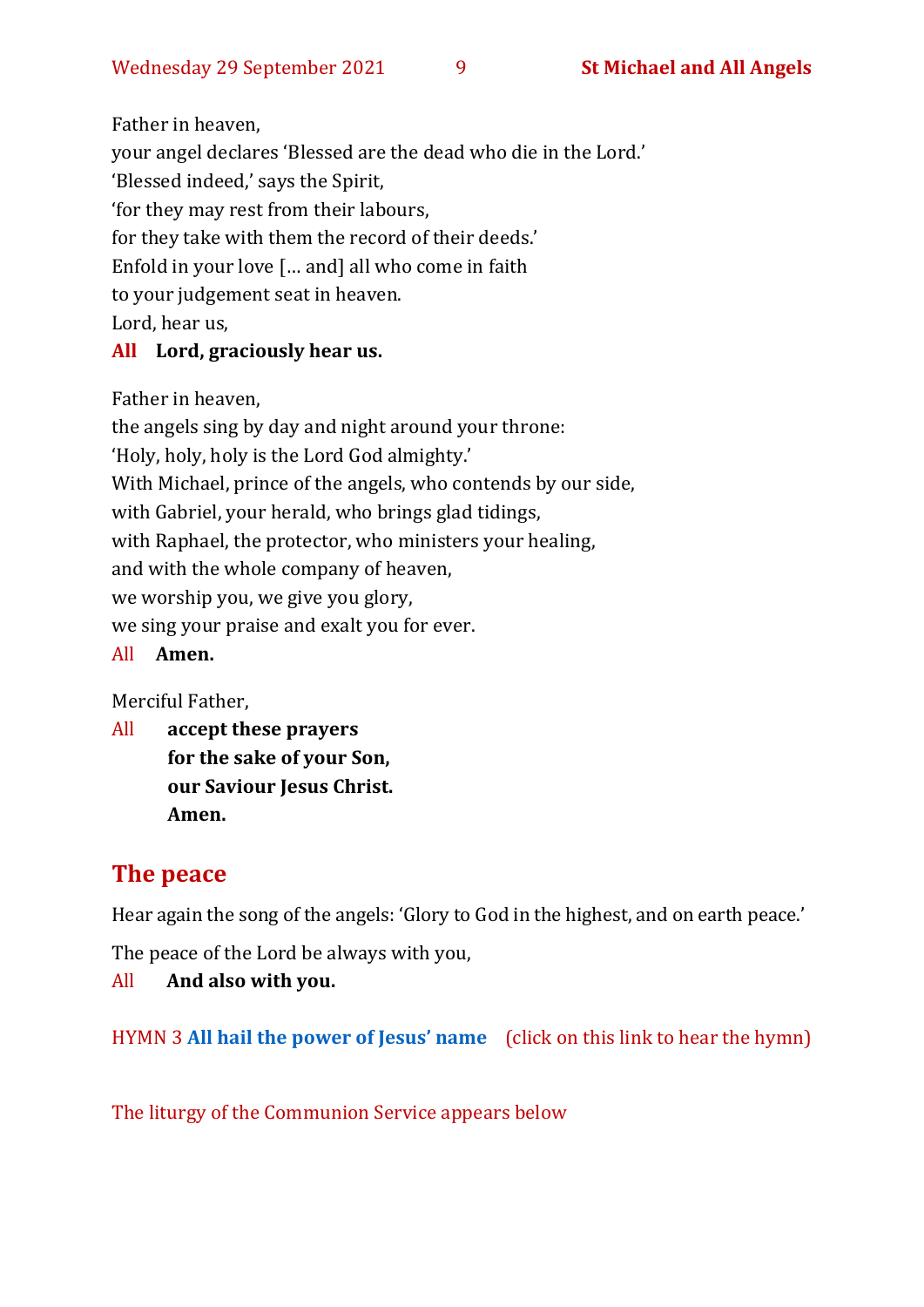# The Dismissal

God keep you in the fellowship of his saints; Christ protect you by the ministry of the angels; the Spirit make you holy in God's service; and the blessing of God the Almighty: Father, Son, and Holy Spirit, be with you now and remain with you always. All **Amen.**

HYMN 4 **[I cannot tell](https://www.youtube.com/watch?v=62wk5KvI7-w)** (please click on this link to hear the hymn)

Go in peace to love and serve the Lord.

All **In the name of Christ. Amen.**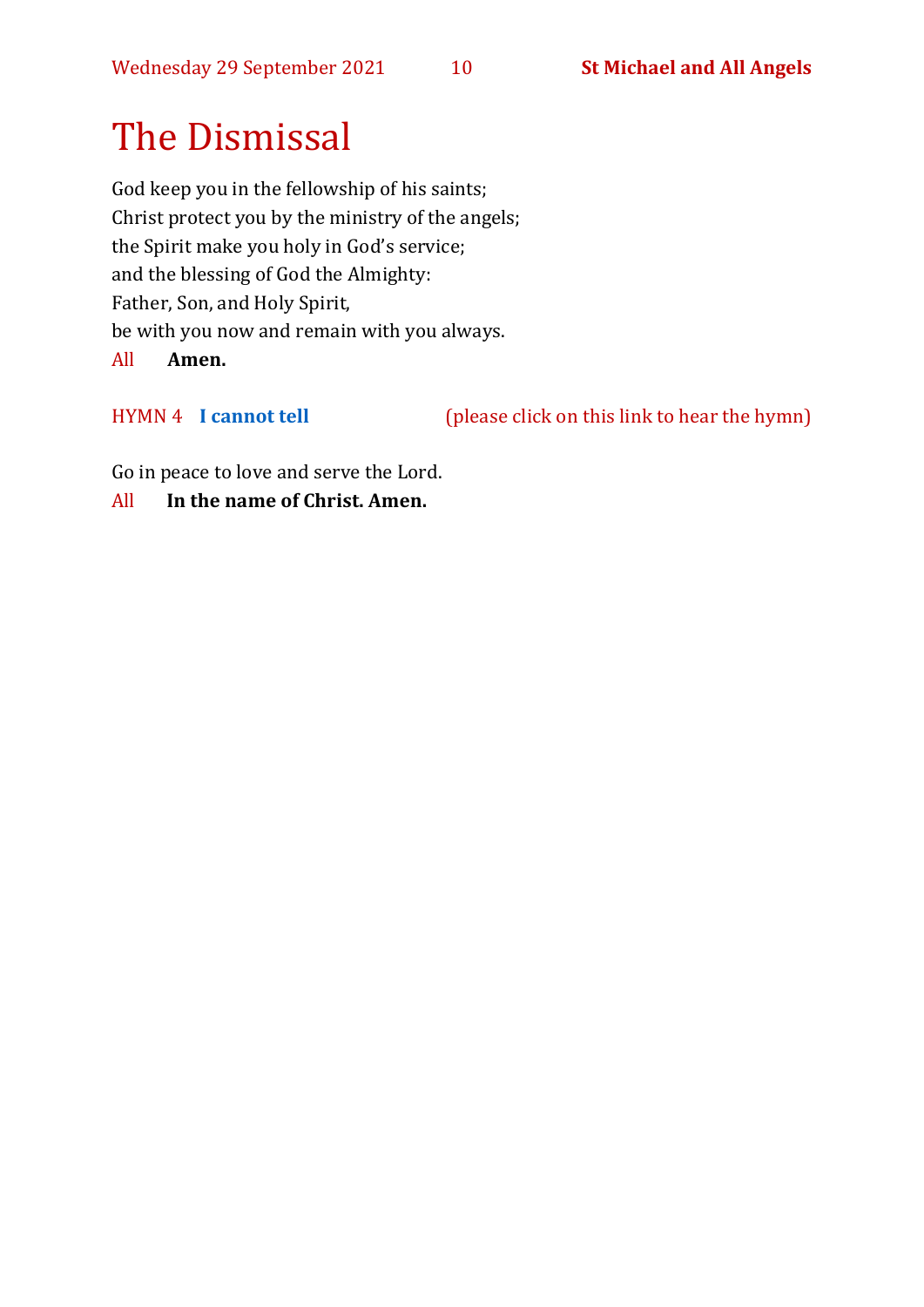# The Liturgy of the Sacrament

### Eucharistic Prayer (prayer E)

The Lord be with you

#### All **and also with you.**

Lift up your hearts.

#### All **We lift them to the Lord.**

Let us give thanks to the Lord our God.

#### All **It is right to give thanks and praise.**

It is indeed right and good, our duty and our salvation, always and everywhere to give you thanks, Lord, holy Father, almighty and eternal God, through your Son, our Saviour Jesus Christ. You reveal your wise purpose for the salvation of the human race by assigning to the angels and archangels the ministry of your steadfast love and protection. While they contemplate your glory, standing before you and singing your praise, they keep a faithful vigil for us, guarding us along the way that leads to life, and guiding us towards the kingdom of your light. In joyful gladness we unite our voices with theirs and sing the ageless hymn of your praise:

All **Holy, holy, holy Lord, God of power and might, heaven and earth are full of your glory. Hosanna in the highest. Blessed is he who comes in the name of the Lord. Hosanna in the highest.**

We praise and bless you, loving Father, through Jesus Christ, our Lord; and as we obey his command, send your Holy Spirit, that broken bread and wine outpoured may be for us the body and blood of your dear Son.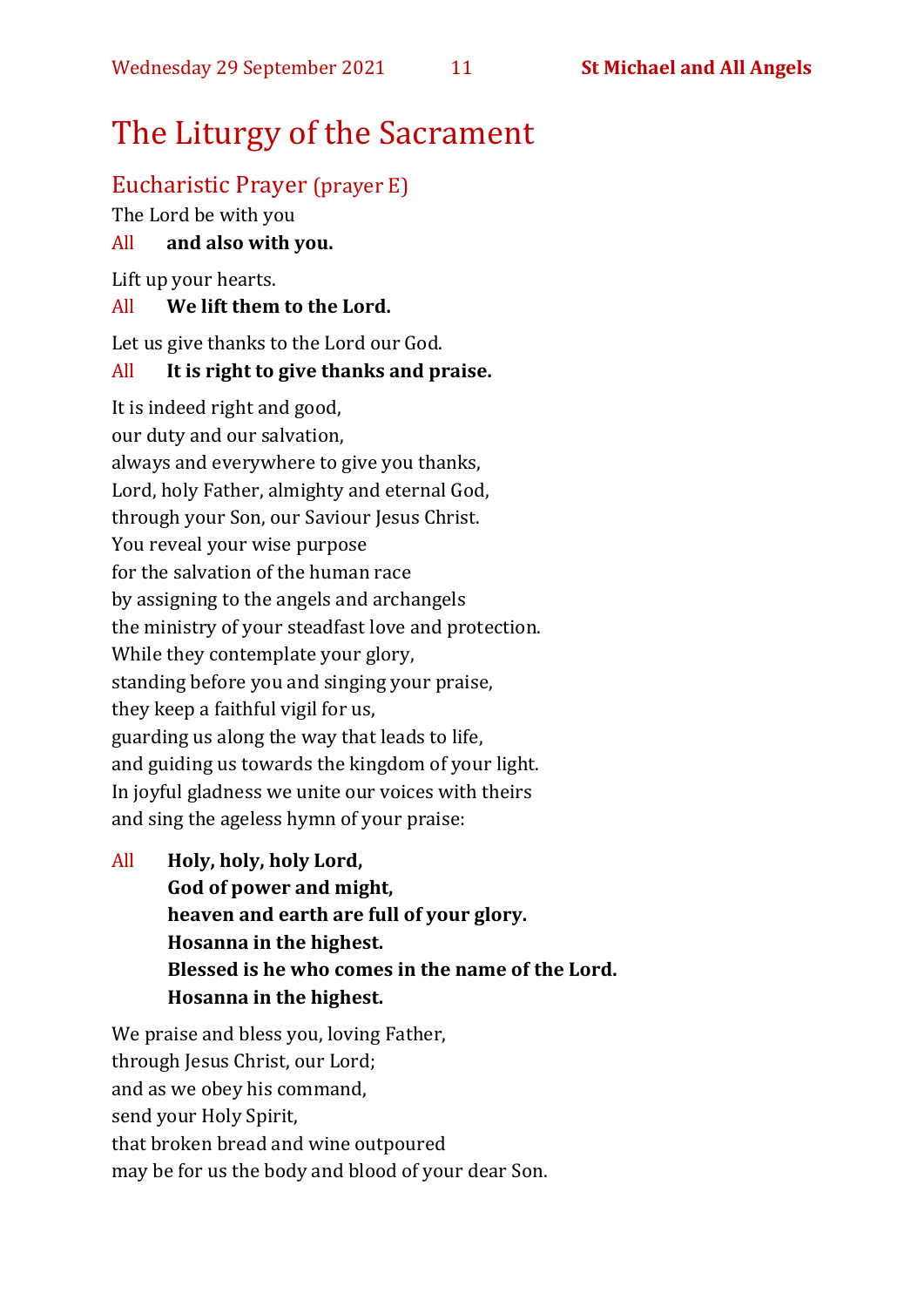On the night before he died he had supper with his friends and, taking bread, he praised you. He broke the bread, gave it to them and said: Take, eat; this is my body which is given for you; do this in remembrance of me.

When supper was ended he took the cup of wine. Again he praised you, gave it to them and said: Drink this, all of you; this is my blood of the new covenant, which is shed for you and for many for the forgiveness of sins. Do this, as often as you drink it, in remembrance of me.

So, Father, we remember all that Jesus did, in him we plead with confidence his sacrifice made once for all upon the cross.

Bringing before you the bread of life and cup of salvation, we proclaim his death and resurrection until he comes in glory.

Great is the mystery of faith:

All **Christ has died. Christ is risen. Christ will come again.**

Lord of all life, help us to work together for that day when your kingdom comes and justice and mercy will be seen in all the earth.

Look with favour on your people, gather us in your loving arms and bring us with St Michael and all the saints to feast at your table in heaven.

Through Christ, and with Christ, and in Christ, in the unity of the Holy Spirit, all honour and glory are yours, O loving Father, for ever and ever.

All **Amen.**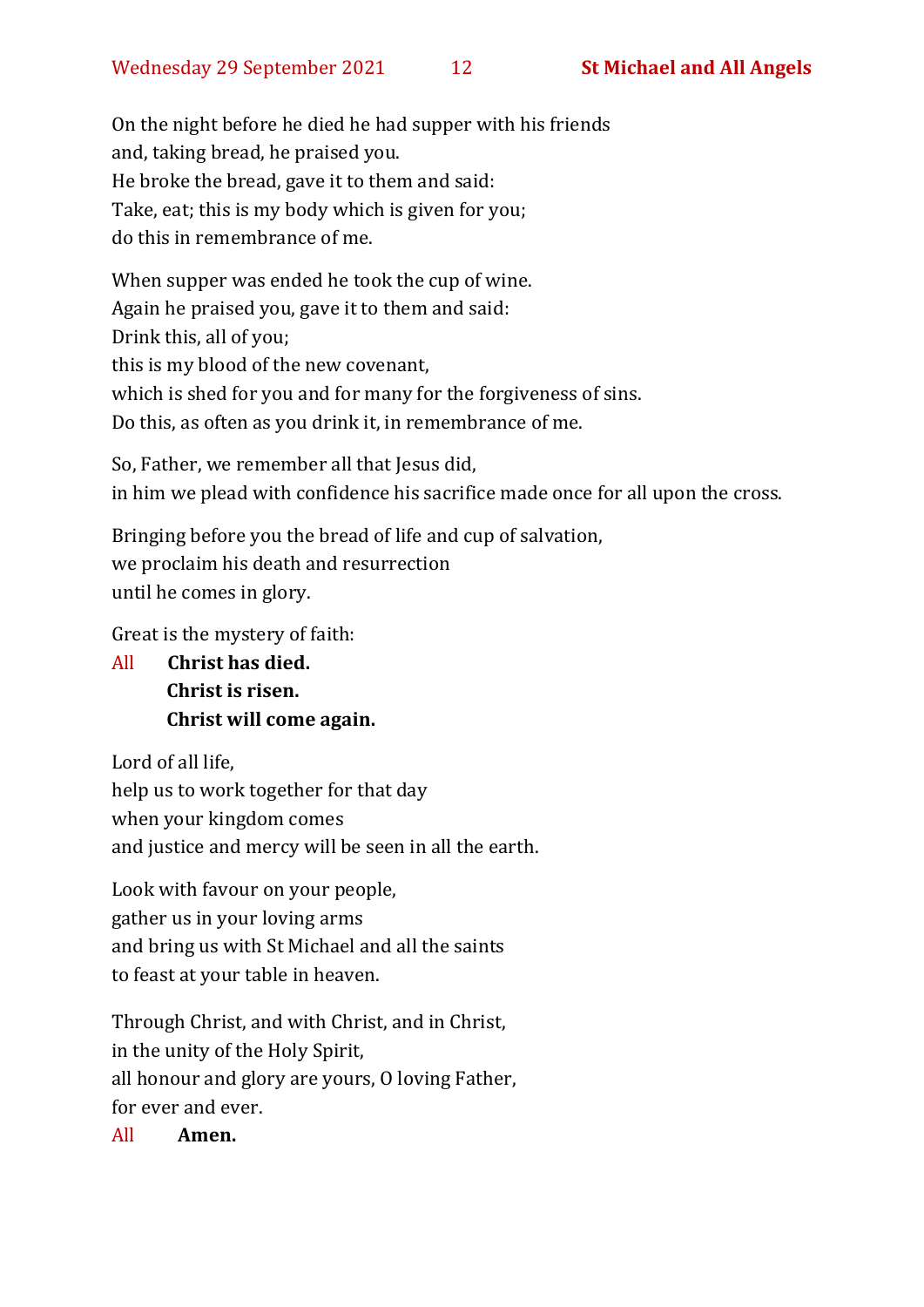# The Lord's Prayer

As our Saviour taught us, so we pray

All **Our Father in heaven, hallowed be your name, your kingdom come, your will be done, on earth as in heaven. Give us today our daily bread. Forgive us our sins as we forgive those who sin against us. Lead us not into temptation but deliver us from evil. For the kingdom, the power,** 

**and the glory are yours now and for ever. Amen.**

# Breaking of the Bread

We break this bread to share in the body of Christ.

- All **Though we are many, we are one body, because we all share in one bread.**
- All **Lamb of God,**

**you take away the sin of the world, have mercy on us.**

**Lamb of God, you take away the sin of the world, have mercy on us.**

**Lamb of God, you take away the sin of the world, grant us peace.**

Draw near with faith. Receive the body of our Lord Jesus Christ which he gave for you, and his blood which he shed for you. Eat and drink in remembrance that he died for you, and feed on him in your hearts by faith with thanksgiving.